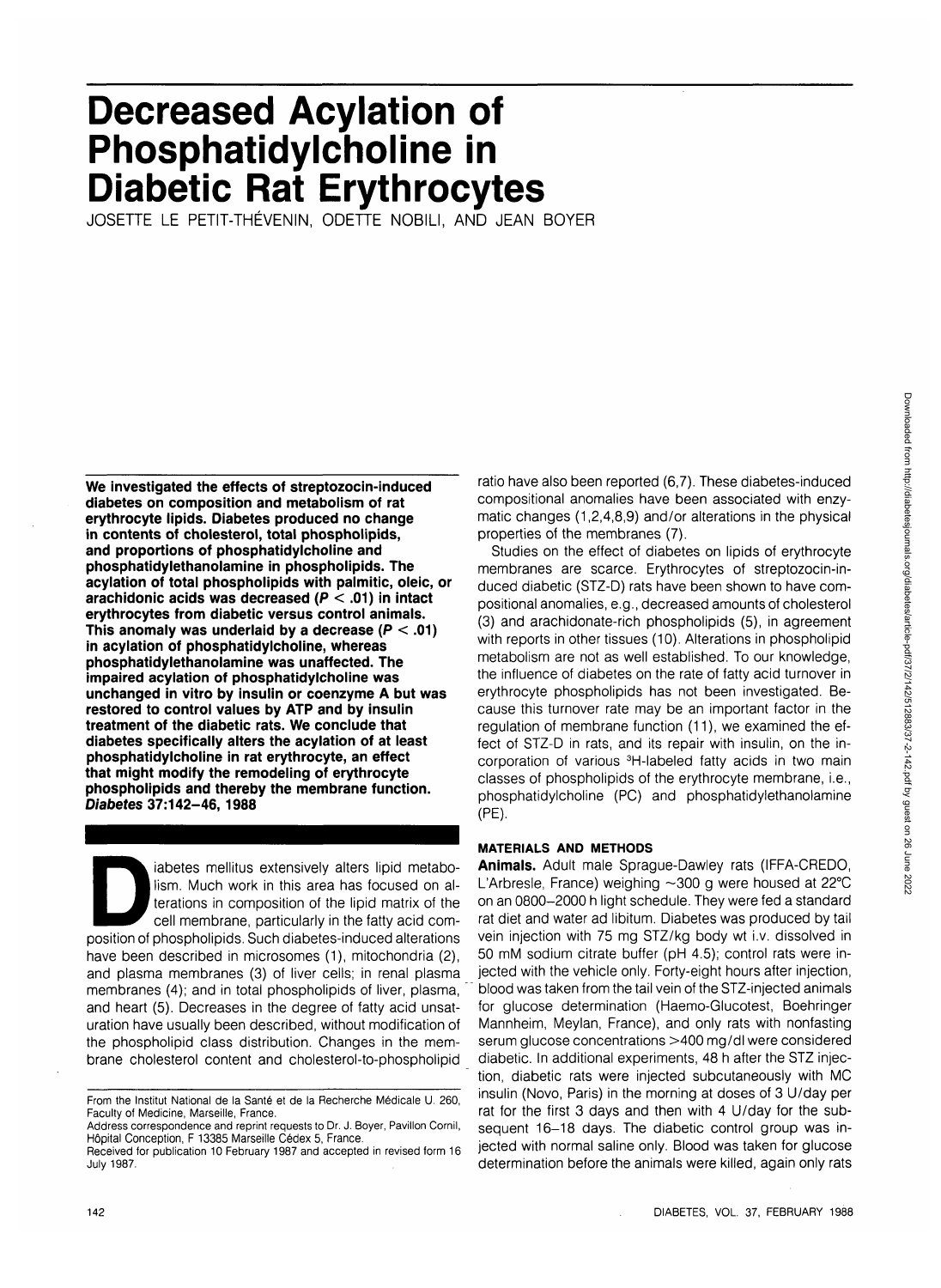with blood glucose >400 mg/dl were considered diabetic; 7 of 41 rats from this group died during the experiments. Only rats that showed a blood glucose value <180 mg/dl before death were included in the insulin-treated diabetic group. All rats were decapitated at 0900 h under light anesthesia (25 mg/kg i.p. pentobarbital sodium). In each experiment, control and experimental animals were processed concomitantly.

**Blood samples.** Blood samples were received on citrate (0.13 M) and immediately processed. A platelet- and leukocyte-free suspension of erythrocytes was prepared from each sample by filtration on cellulose as described by Beutler et al. (12). The purified erythrocytes were centrifuged at 200  $\times$  g for 5 min and washed twice with buffer A, which contained 140 mM NaCI, 5 mM KCI, 1 mM MgSO4, 10 mM Tris, and 5 mM glucose (pH 7.4); they were resuspended in buffer A to 25% hematocrit. Erythrocyte counts, mean cellular volume (MCV), and mean cellular hemoglobin content (MCH) were determined in a Coulter counter model S (Coultronics, Margency, France). There was no detectable hemolysis at any step of the erythrocyte purification.

**Cell incubation.** Erythrocytes were incubated in triplicate for 90 min at 37 $^{\circ}$ C in a medium made of 100  $\mu$ l of erythrocyte suspension (2 to 4  $\times$  10<sup>8</sup> cells), 100  $\mu$ l medium B (medium A plus 1 mM CaCl<sub>2</sub>), and 100  $\mu$ l of a substrate mixture containing defatted albumin (0.16%, wt/vol) and the 3H-labeled fatty acid (2  $\times$  10<sup>6</sup> counts/min) in medium B at a final pH of 7.4. Before incubation, the substrates (final concn  $3.6 \mu M$ ) were sonicated for 1 min with a Branson sonicator (model B 12; Heat System Ultrasonics, Plainview, TX) at setting 4. After incubation, erythrocytes were washed three times with 40 vol of ice-cold medium A containing defatted albumin (2%, wt/vol) to remove excess fatty acids; then, they were lysed with 10 vol of ice-cold water. Membrane lipids were extracted by the procedure of Ways and Hanahan (13), as modified by Dise et al. (14).

**Isolation of phospholipids.** The lipid extracts were concentrated under nitrogen and submitted to thin-layer chromatography (TLC) on silica gel 60 plates (Merck, Darmstadt, FRG) developed in petroleum ether (40-60°C)-diethyl ether-acetic acid (80:20:1, vol/vol/vol) to separate neutral lipids from phospholipids. PC and PE were further separated on TLC plates developed in chloroform-methanol-water (75:25:3, vol/vol/vol). In this system, sphingomyelin (SM), phosphatidylserine (PS), and phosphatidylinositol (PI) were not completely separable; if used, they were coeluted and quantitated as a sum, referred to as SM-PS-PI. The lipid spots, located with iodine vapor, were identified with reference standards, scraped off, and analyzed for phospholipid phosphorus (PL-P) (15) and radioactivity content. The mean recovery of PL-P was 71  $\pm$  8% ( $n = 6$ ).

Incorporation rates were evaluated from the specific activity of the exogenous 3H-labeled fatty acid, which was assumed to be constant during incubation, because intact erythrocytes do not spontaneously release fatty acids into the medium. Total cholesterol was measured via enzymatic assay (Merck). Results are expressed as means  $\pm$  SD. Data from treated and control animals were compared via the unpaired t test, taking a value of  $P < 0.05$  as significant.

Materials. [9,10-<sup>3</sup>H(N)]palmitic acid (16:0, 23.5 Ci/mmol) and [5,6,8,9,11,12,14,15-<sup>3</sup> H(N)]arachidonic acid (20:4, 83.8 Ci/mmol) were purchased from New England Nuclear (Boston, MA), and [9,10-<sup>3</sup>H(N)]oleic acid (18:1, 4.8 Ci/mmol) was purchased from Amersham (Arlington Heights, IL). Unlabeled fatty acids were obtained from Sigma (St. Louis, MO). Defatted albumin was from Calbiochem-Behring (La Jolla, CA).

## **RESULTS**

All the untreated STZ-D rats had polydipsia and polyuria and weighed significantly less than control rats (306  $\pm$  29 vs. 441  $\pm$  13 g,  $P < .001$ ). They had overtly elevated plasma glucose levels (>400 mg/dl) compared with control rats (<120 mg/dl) 18-21 days after induction of diabetes. The diabetic rats treated with 3-4 U protamine zinc insulin daily for 16-18 days had only a 7% decrease in body weight and their plasma glucose levels were lower (<180 mg/dl) than those of the untreated diabetic animals.

The mean values of MCV (54  $\pm$  1.5 fl) and MCH (18.5  $\pm$ 0.6 pg) of erythrocytes from diabetic rats were not statistically different from those of control rats (53  $\pm$  1.0 fl and 19  $\pm$  0.5 pg, respectively). We found no compositional anomaly in the main classes of components of the lipid matrix of the erythrocyte membrane from STZ-D rats. The main contents in cholesterol were (in  $\mu$ mol/10<sup>10</sup> cells) 1.81  $\pm$  0.4 vs. 1.80  $\pm$ 0.2 in diabetic vs. control rats, whereas those in total phospholipids were  $2.42 \pm 0.3$  vs. 2.40  $\pm$  0.3 in diabetic vs. control rats. The diabetic state did not modify the propor-



**FIG. 1. Time course of acylation of phosphatidylcholine (circles) and phosphatidylethanolamine** (*triangles*) with [3H]oleic acid (3.6 μM) in **intact erythrocytes from control (open symbols) and streptozocininduced diabetic (closed symbols) rats. Three assays contributed to each point; values agreed within 8%.**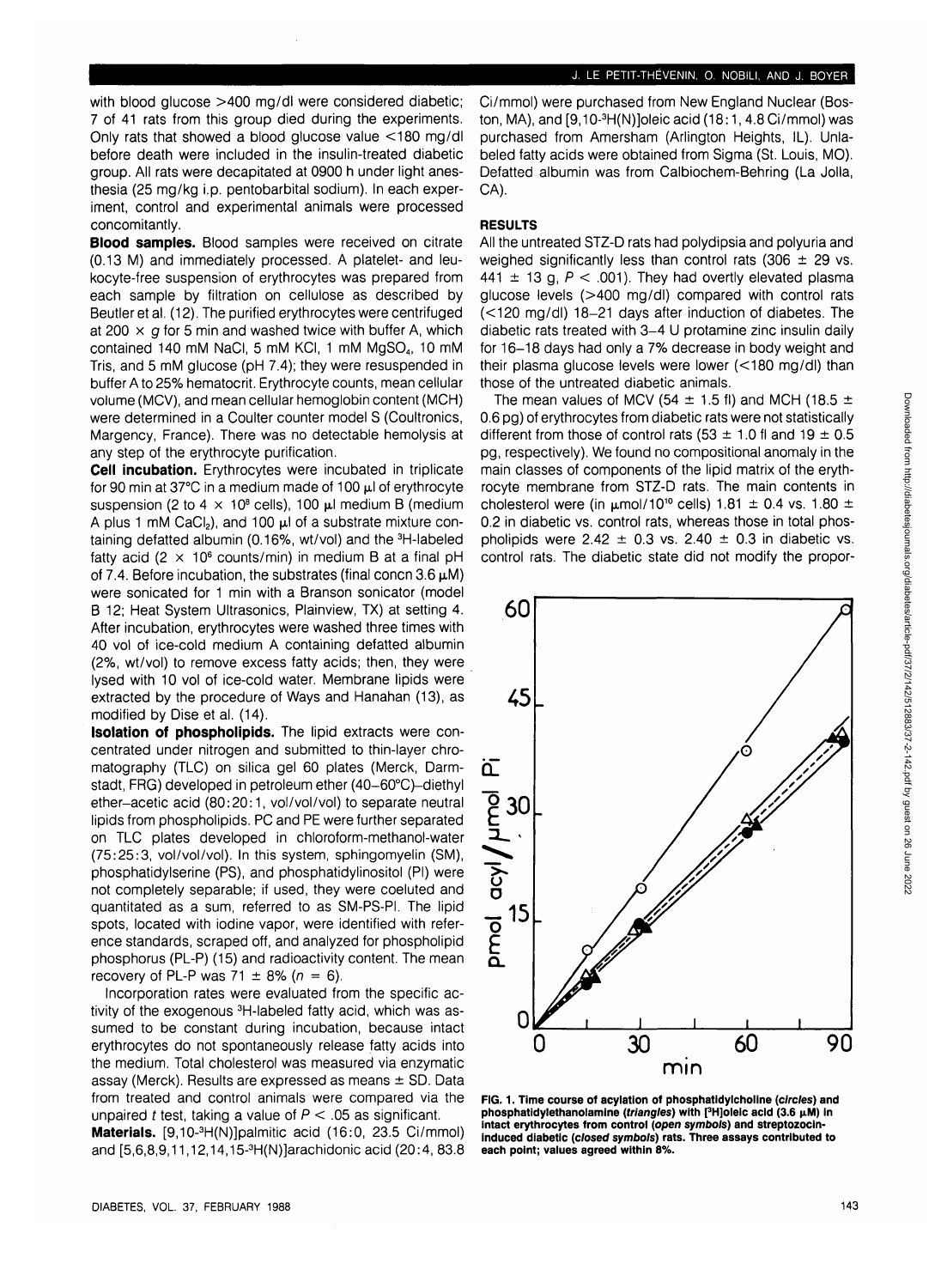

**FIG. 2. Effects of variation in albumin-to-fatty acid ratio (mol/mol) on rates of acylation of phosphatidylcholine (O) and phosphatidyl**ethanolamine ( $\bullet$ ) in intact erythrocytes from control rats. **Concentration of [3 H]oleic acid was kept constant at 3.6 jiM. Three assays contributed to each point; values agreed within 11%.**

tional distribution (mol/dl) of PC and PE relative to total phospholipids in the erythrocyte membrane. In control rats, PC accounted for 46.5  $\pm$  3.5 and PE for 28.5  $\pm$  2.0% vs. 45.5  $\pm$  4.2 and 31.7  $\pm$  1.5%, respectively, in diabetic rats. SM-PS-PI accounted for the remainder.

Analytical experiments were performed with [<sup>3</sup>H]18:1, the most abundant fatty acid found in association with albumin (16). In intact erythrocytes from control and diabetic rats, PC and PE were acylated according to zero-order kinetics for at least 90 min (Fig. 1). Acylation rates were proportional to the number of erythrocytes within the range 0.5 to 4.0  $\times$  10<sup>8</sup> cells. As shown in Fig. 2, increasing albumin concentration from 3 to 300  $\mu$ M in the incubation medium decreased the amounts of [<sup>3</sup> H]18:1 found in PC and PE by 66 and 37%, respectively;  $>150 \mu M$ , a concentration corresponding to an albumin-to-fatty acid molar ratio of 15, there was no difference between the labeling of PC and PE.

As shown in Table 1, STZ-D decreased the entry of 16:0, 18:1, and 20:4 into PC by 30, 41, and 32%, respectively, without significant difference ( $P > .05$ ) between the three

acids. No change in acylation affected PE or SM-PS-PI as a whole. The decreased acylation rates of PC most probably accounted for the decreases in incorporation rates concomitantly measured in total phospholipias, which amounted to 26% (P < .001) for 16:0, 22% (P < .02) for 18:1, and 18%  $(P < .01)$  for 20:4 (data not shown). In one severely diabetic rat showing a 53% loss in body weight 21 days after STZ injection, the acylation of PC with [<sup>3</sup> H]18:1 was decreased by 80%, with negligible (<5%) change in PE.

The dependence of phospholipid acylation on various compounds is shown in Table 2. ATP stimulated the acylation of PC in controls 1.9-fold, compared to 3.2-fold in diabetic rats, where acylation rates attained 110% of corresponding control values. ATP had no effect on the acylation of PE in diabetic or in control rats. The entry of 18:1 in PC or PE showed no dependence on CoA either alone or in association with ATP. Likewise, the preincubation for 15 min at 37°C of erythrocytes from diabetic rats with insulin produced no change.

Further studies were carried out to determine if the decreased acylation rates of PC in STZ-D rats returned to normal on in vivo treatment with insulin. As shown in Table 3, 16-18 days of insulin treatment returned the acylation rates to 96% of control values, without significant change in PE. ATP stimulated the acylation of PC similarly in insulin-treated and control rats.

## **DISCUSSION**

Intact erythrocytes submitted to short-term incubation at 37°C incorporated 3H-labeled fatty acids into membrane phospholipids, the specific activities of which increased according to zero-order kinetics. The decreasing effect of albumin on acylation rates probably reflects the binding of the fatty acid to albumin and its lesser availability in the free state for cellular uptake (17). The acylation process occurring at high albumin concentrations might involve a mechanism similar to that described in liver cells, where receptors for albumin appear to facilitate the entry of albumin-bound fatty acids (18). In any case, albumin-dependent uptake processes appear to occur at values of the albumin-to-fatty acid molar ratio  $>$ 15 (Fig. 2). We used a value of 3 herein, which was well within the physiologic range of 1.25-5.0 found in the rat.

We found that STZ-D rats show a marked and apparently specific impairment in the acylation of PC. In control rats, fatty acid incorporation into total phospholipids was maximum with  $20:4 > 16:0 > 18:1$ , and this decreasing order was maintained in diabetic animals. The three <sup>3</sup>H-labeled

| TABL |  |
|------|--|
|      |  |

Effect of streptozocin-induced diabetes on incorporation of <sup>3</sup>H-labeled fatty acids into phosphatidylcholine (PC) and phosphatidylethanolamine (PE) of erythrocytes

| Rats                       | Palmitic acid                |                              | Oleic acid                   |                              | Arachidonic acid             |                                |
|----------------------------|------------------------------|------------------------------|------------------------------|------------------------------|------------------------------|--------------------------------|
|                            | PС                           | PE                           | РC                           | PE                           | РC                           | PE                             |
| Control<br><b>Diabetic</b> | $282 \pm 34$<br>$196 \pm 12$ | $34 \pm 9.2$<br>$31 \pm 2.0$ | $55 \pm 9.5$<br>$32 \pm 3.5$ | $30 \pm 5.3$<br>$27 \pm 2.1$ | $285 \pm 29$<br>$194 \pm 33$ | $103 \pm 9.9$<br>$106 \pm 9.8$ |
| P                          | < 0.01                       | NS.                          | < 0.01                       | <b>NS</b>                    | < 0.01                       | NS.                            |

Intact purified erythrocytes were incubated for 90 min at 37°C with indicated <sup>3</sup>H-labeled fatty acids (3.6  $\mu$ M, ~4  $\times$  10<sup>6</sup> dpm). Incorporation rates were evaluated from specific activity of <sup>3</sup>H-labeled fatty acids (see матеницs and метнорs). Values are in pmol fatty acid phospholipid phosphorus  $\cdot$  90 min<sup>-1</sup> (means  $\pm$  SD for 12 rats; assays in triplicate), obtained in 2 separate experiments.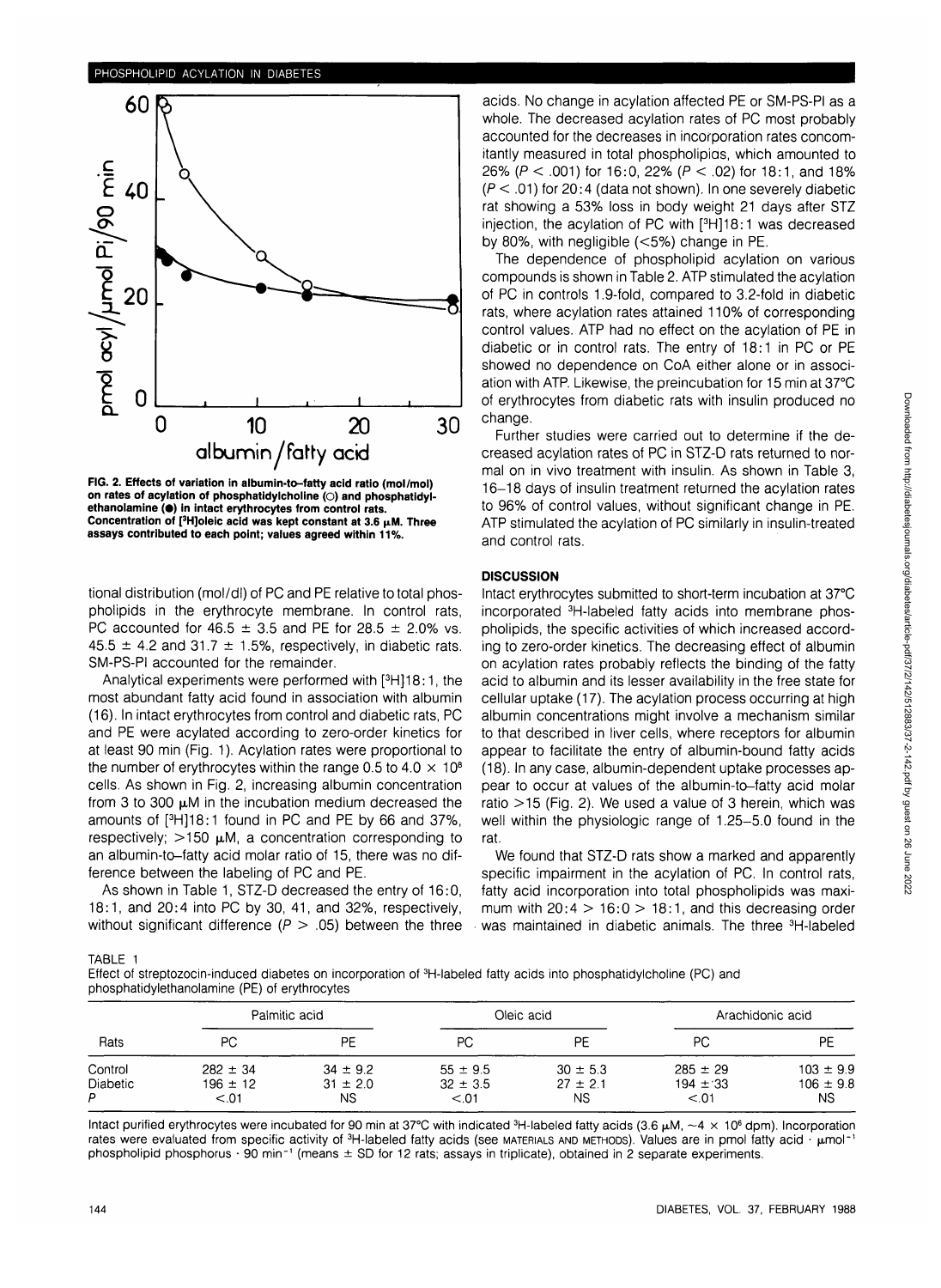### TABLE 2

Incorporation of [3 H]oleic acid into phosphatidylcholine (PC) and phosphatidylethanolamine (PE) of erythrocytes from control and streptozocin-induced diabetic rats under various experimental conditions

| Addition to                |   |                | PC.             |                | РE              |  |
|----------------------------|---|----------------|-----------------|----------------|-----------------|--|
| incubation<br>medium       | n | Control        | <b>Diabetic</b> | Control        | <b>Diabetic</b> |  |
| Control                    | 9 | $61.0 \pm 4.9$ | $40 \pm 4.8$    | $28.7 \pm 2.6$ | $31.1 \pm 3.8$  |  |
| $Insulin^* (500 \mu U/ml)$ |   | $62.9 \pm 6.6$ | $42 \pm 6.0$    | $27.2 \pm 2.3$ | $29.7 \pm 4.3$  |  |
| $CoA(5 \mu M)$             |   | $57.1 \pm 4.0$ | $44 \pm 4.3$    | $29.8 \pm 4.3$ | $29.6 \pm 3.4$  |  |
| ATP (1.5 mM)               |   | $117 \pm 9.11$ | $129 \pm 8.31$  | $32.9 \pm 4.0$ | $27.7 \pm 4.6$  |  |
| $ATP + CoA$                |   | $121 \pm 9.41$ | $114 \pm 6.01$  | $29.8 \pm 4.8$ | $32.8 \pm 2.8$  |  |

Basal experimental conditions as in Table 1. Additives were present in media during 90-min incubation. Dithiothreitol (15  $\mu$ M) was added in incubation media containing CoA.  $n =$  Number of animals with determinations in triplicate. Results are in pmol oleic acid  $\cdot$  umol<sup>-1</sup> phospholipid phosphorus  $\cdot$  90 min<sup>-1</sup> (means  $\pm$  SD).

\*lnsulin was added for a 15-min preincubation period before introducing the substrate.

 $\uparrow$  P < .01 for diabetic vs. control rats.

 $\frac{1}{2}P < 0.001$  for values in presence of additives vs. controls for same animal group.

fatty acids entered into PC and PE of erythrocytes from control and diabetic rats according to a roughly similar profile: both PC and PE showed the highest specific activities with 20:4 and the lowest with 18:1. An exception was the relatively high rate of acylation of PC with 16:0 compared with that of PE (per mol PL-P): 16:0 acylated 8.3- and 6.3-fold more PC than PE in control and treated rats, respectively (cf. Tables 1 and 2). These higher rates of entry of 16:0 into PC are consonant with a higher content of disaturated subclasses in PC (19); they confirm previous results of our group (see Table 3 in ref. 20).

Previous studies have shown that erythrocytes cannot biosynthesize phospholipids by a de novo pathway, whereas they can take up and incorporate long-chain fatty acids into phospholipids (21). On uptake, fatty acids are first activated to acyl-CoA by an acyl-CoA ligase in the presence of ATP. This activation is mandatory for the subsequent esterification of the acyl chain; ATP-depleted erythrocytes take up less fatty acids than intact cells (22). After activation, fatty acid metabolism in erythrocytes is limited to deacylation-reacylation reactions, which are catalyzed by phospholipases A and acyl-CoA-lysophosphoglyceride acyltransferases, respectively (23). Theoretically, the diabetes-induced decrease in rates of acylation of PC could result from decreases in rates of either deacylation and/or reacylation. Our study does not clearly discriminate between these possibilities. There is no evidence that deacylation might be impaired in diabetic erythrocytes, although decreased levels of phospholipase  $A_2$  activities have been found in other tissues, e.g., in plasma and liver from uncontrolled STZ-D rats (24). Rather, the acylation defect might at least partly result from a decreased capacity of reacylation possibly due to the impaired ATP-dependent activation of fatty acids because 1) the acylation defect is fully restored by ATP, 2) CoA has no effect, and 3) energy-dependent processes are probably altered in uncontrolled diabetes because of the prominent effect of insulin on oxidative phosphorylation and ATP generation. A net accumulation of fatty acids, seemingly due to decreased rates of reacylation, has been found in response to ATP depletion in bone marrow macrophages (25) and in cultured myocardial cells (26). Also, the fact that normal mature erythrocytes rapidly lose their acylating activity on washing and incubation in vitro (27) may explain the stimulating effect of ATP on the acylation process in control cells (Tables 2 and 3). However, extracellular ATP does not seem to freely cross the plasma membrane of viable cells and may influence many biological processes, including the permeability of the erythrocyte membrane, on binding to the external cell surface (28). Work is in progress to check the validity of these biochemical mechanisms.

In control rats, fatty acids entered preferentially into PC, consonant with the fact that PC is the major phospholipid substrate for fatty acid entry in normal mature erythrocytes (29). This might be one of the reasons the diabetes-induced acylation impairment primarily (if not uniquely) affects PC. However, the fact that PE is not altered is surprising because in normal erythrocytes, the acylation rates of PE are  $\sim$ 70% those of PC (see Fig. 1 and ref. 22). That PC may be specifically affected in diabetes is nevertheless supported by the fact that in compositional studies, erythrocytes from

TABLE 3

| Effect of treatment with insulin on incorporation of exogenous [ <sup>3</sup> H]oleic acid into phosphatidylcholine (PC) and |  |
|------------------------------------------------------------------------------------------------------------------------------|--|
| phosphatidylethanolamine (PE) of erythrocytes from streptozocin-induced diabetic rats                                        |  |

| Addition to<br>incubation<br>medium | PС                              |                                |                                 | PE                               |                                |                                  |
|-------------------------------------|---------------------------------|--------------------------------|---------------------------------|----------------------------------|--------------------------------|----------------------------------|
|                                     | Control                         | Diabetic.                      | Insulin-treated<br>diabetic     | Control                          | <b>Diabetic</b>                | Insulin-treated<br>diabetic      |
| None<br>ATP (1.5 mM)                | $66.6 \pm 4.1$<br>$107 \pm 9.3$ | $44.2 \pm 3.9$<br>$132 \pm 11$ | $63.9 \pm 6.7$<br>$96.0 \pm 10$ | $30.2 \pm 2.5$<br>$29.9 \pm 3.1$ | $329 \pm 42$<br>$35.6 \pm 4.3$ | $25.6 \pm 3.4$<br>$24.8 \pm 3.9$ |

Experimental conditions as in Table 2. Values are in pmol oleic acid  $\cdot$   $\mu$ mol<sup>-1</sup> phospholipid phosphorus  $\cdot$  90 min<sup>-1</sup> (means  $\pm$  SD of 6 animals in each group; determinations in triplicate). Only animals with plasma glucose >400 and <180 mg/dl at 21 days were selected as diabetic and insulin-treated diabetic groups, respectively.